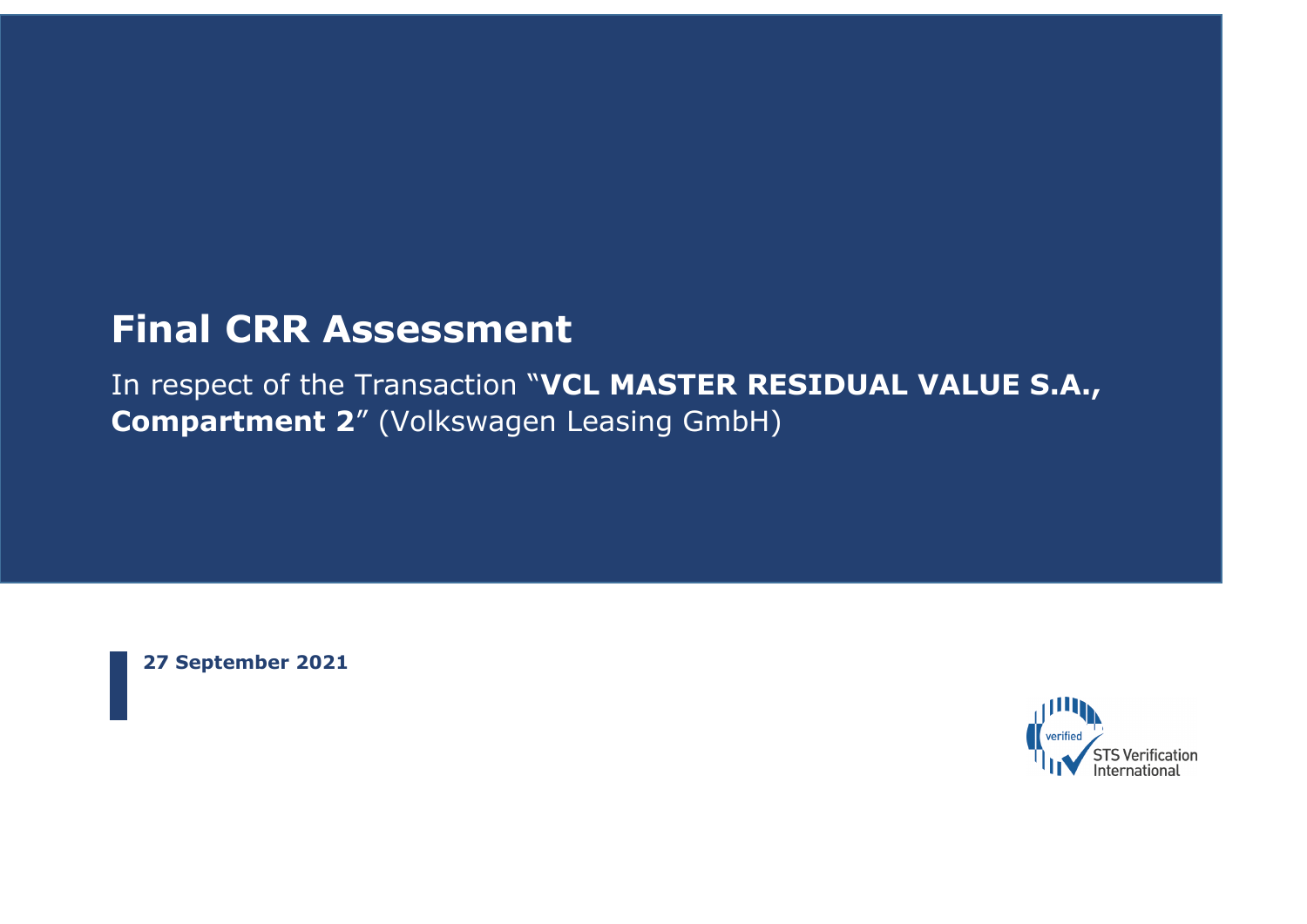

## **Authorization of SVI as third party**

STS Verification International GmbH ("SVI") has been authorized by the German Federal Financial Supervisory Authority (Bundesanstalt für Finanzdienstleistungsaufsicht, "BaFin"), as the competent authority pursuant to Article 29 of the Securitisation Regulation, to act in all EU countries as third party pursuant to Article 28 of the Securitisation Regulation to verify compliance with the STS Criteria pursuant to Articles 18-26 of the Securitisation Regulation ("STS Verification"). Moreover, SVI performs additional services including the verification of compliance of securitisations with (i) Article 243 of the Capital Requirements Regulation (Regulation (EU) 2017/2401 dated 12 December 2017, amending Regulation (EU) No 575/2013 on prudential requirements for credit institutions and investment firms) ("CRR Assessment"), (ii) Article 270 (senior positions in synthetic SME securitisations) of the CRR ("Article 270 Assessment"), (iii) Article 13 of the Delegated Regulation (EU) 2018/1620 on liquidity coverage requirement for credit institutions dated 13 July 2018, amending Delegated Regulation (EU) 2015/61 to supplement Regulation (EU) No 575/2013 of the European Parliament and the Council with regard to liquidity coverage requirements for Credit Institutions ("LCR") ("LCR Assessment"), and (iv) the STS Criteria, in respect of existing securitisations and potential deficiencies regarding compliance with the STS Criteria ("Gap-Analysis").

#### **Mandating of SVI and verification steps**

On 26 July 2021, SVI has been mandated by the Originator (Volkswagen Leasing GmbH) to verify compliance with Article 243 (2) of the CRR for the securitisation transaction "VCL MASTER RESIDUAL VALUE S.A., Compartment 2" (the "Transaction").

As part of our verification work, we took part in a virtual due diligence which was organised by representatives of Volkswagen Leasing GmbH ("VWL") and Volkswagen Financial Services AG ("VWFS") in August 2021. In addition, we have discussed selected aspects of the Transaction with VWL, VWFS and legal counsel and obtained additional information on the transaction structure, the underwriting and servicing procedures of VWL and the underlying transaction documentation.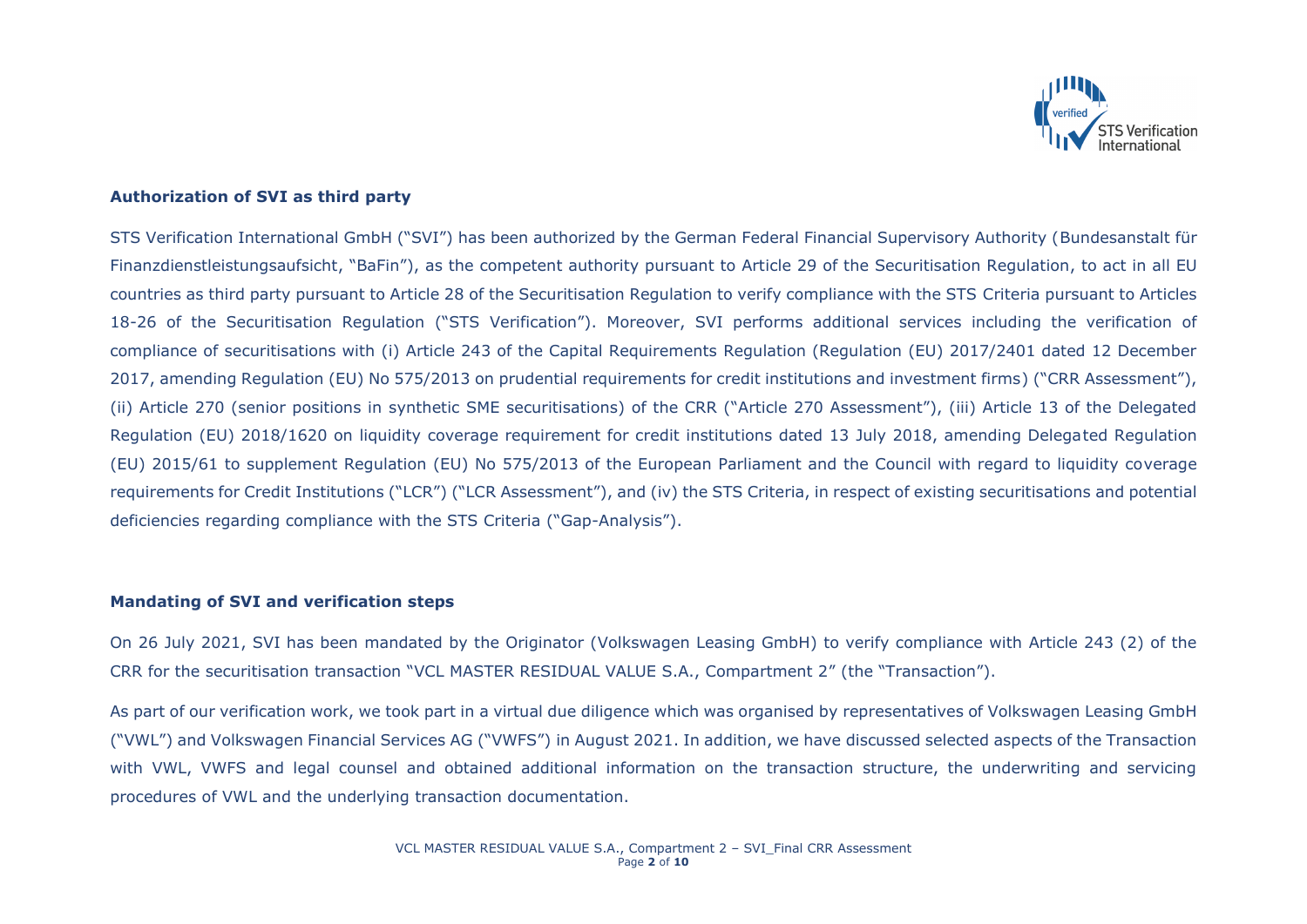

For the purposes of this Final CRR Assessment, we have reviewed the following documents and other information related to the Transaction:

- Base Prospectus
- Repurchase Agreement
- Additional information received by e-mail, such as confirmations, comments, etc.

# **Verification Methodology**

The fulfilment of each verification point in this Final CRR Assessment provided to the Originator is evaluated based on the three fulfilment values (traffic light status):

| Criterion is fully met                                                         |  |
|--------------------------------------------------------------------------------|--|
| Criterion is mostly met, but with comments or requests for missing information |  |
| Criterion not (yet) met based on available information                         |  |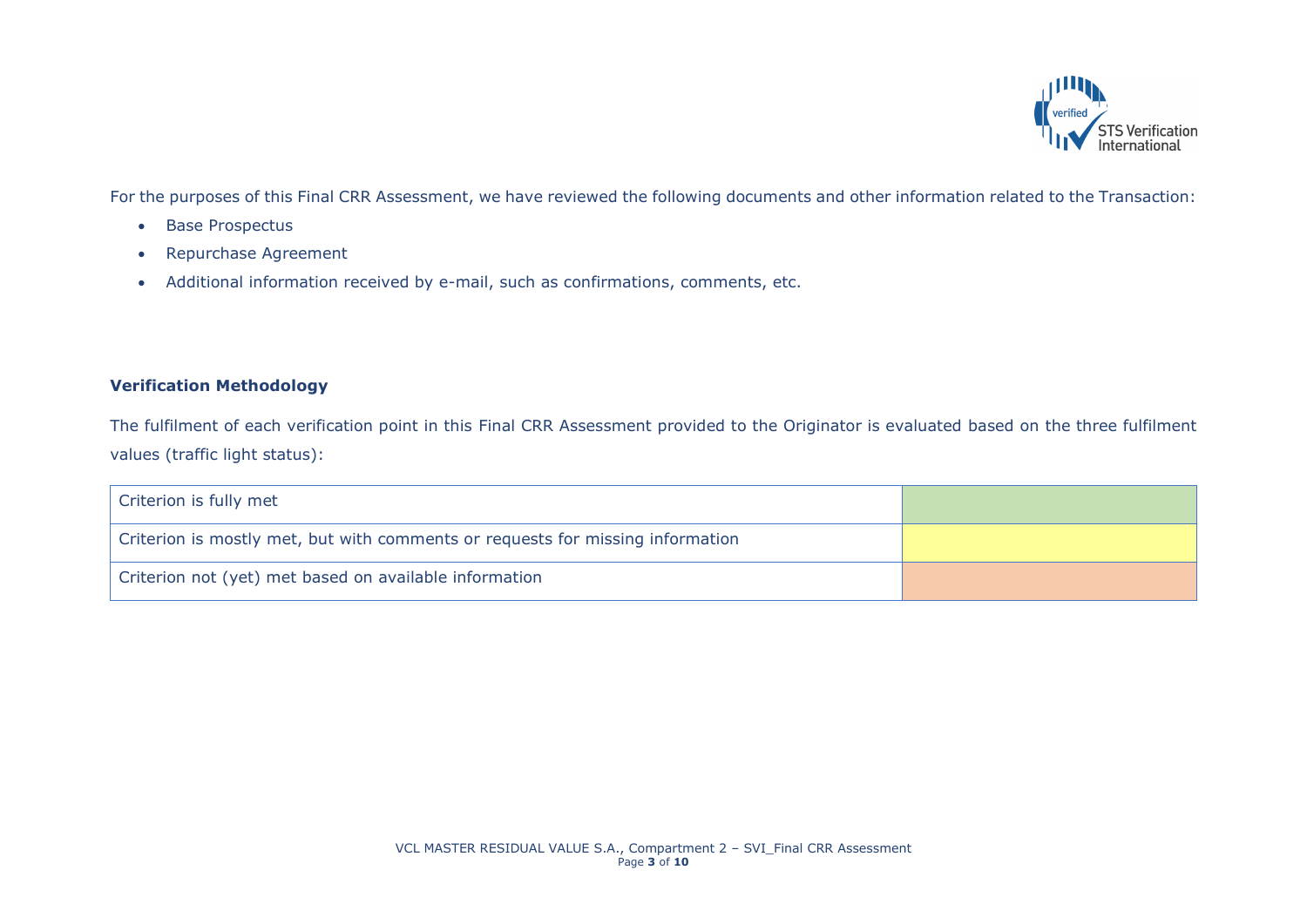

### **Disclaimer of SVI**

SVI grants a registered verification label "verified – STS VERIFICATION INTERNATIONAL" if a securitisation complies with the requirements for simple, transparent and standardised securitisation as set out in Articles 19 to 22 of the Securitisation Regulation ("STS Requirements"). The same registered verification label is used by SVI in the context of a CRR Assessment, Article 270 Assessment, LCR Assessment and Gap-Analysis. The aim of the Securitisation Regulation is to restart high-quality securitisation markets, and the intention of implementing a framework for simple, transparent and standardised transactions with corresponding STS criteria shall contribute to this. However, it should be noted that the STS verification performed by SVI does not affect the liability of an originator or special purpose vehicle in respect of their legal obligations under the Securitisation Regulation. Furthermore, the use of verification services from SVI shall not affect the obligations imposed on institutional investors as set out in Article 5 of the Securitisation Regulation or set out in the CRR, LCR and other relevant regulations, respectively. Notwithstanding confirmation by SVI, which verifies compliance of a securitisation with the STS Requirements, such verification by SVI does not ensure the compliance of a securitisation with the general requirements of the Securitisation Regulation.

SVI has carried out no other investigations or surveys in respect of the issuer or the notes concerned other than as set out in this CRR Assessment and disclaims any responsibility for monitoring the Issuer's continuing compliance with these requirements or any other aspect of the issuer's activities or operations. In particular, SVI has relied on statements made in the offering circular or other legal documentation of the Transaction and based its analysis on information provided directly or indirectly by the Originator or Sponsor of the Transaction. Investors should therefore not evaluate their investment in securitisation positions based on this CRR Assessment.

SVI has not provided any form of advisory, audit or equivalent service to the Originator, Issuer or Sponsor.

SVI assumes due performance of the contractual obligation thereunder by each of the parties and the representations made and warranties given in each case by any persons to SVI or in any of the documents are true, not misleading and complete.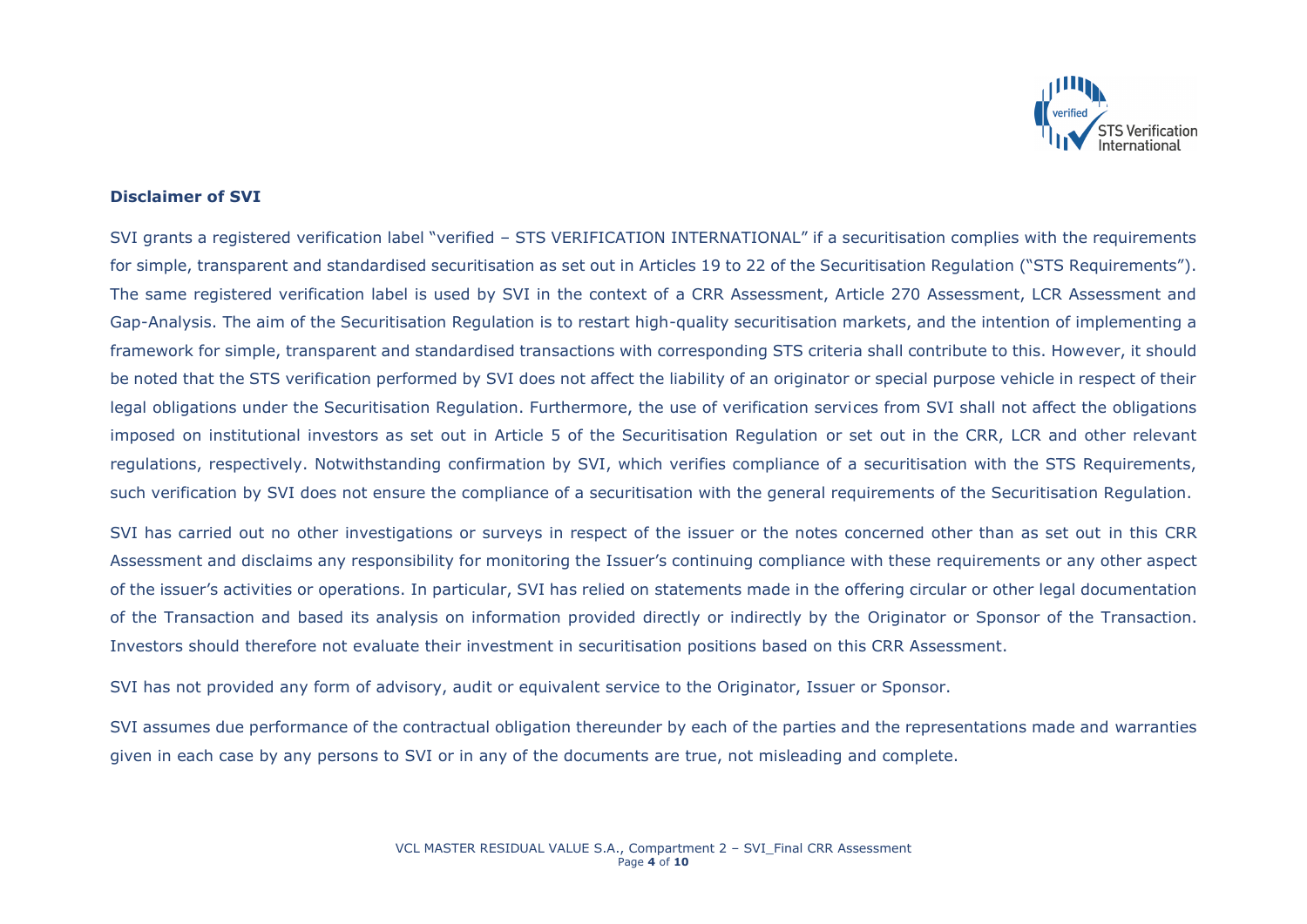

# **LIST OF ABBREVIATIONS/DEFINITIONS**

Note: For any other term used in this Final CRR Assessment in capital spelling, please refer to the defined terms in Annex B "MASTER DEFINITIONS SCHEDULE" in the Base Prospectus.

| <b>BaFin</b>                     | Bundesanstalt für Finanzdienstleistungsaufsicht (German Federal Financial Supervisory Authority)                                                                                                                                                                                                                                                                                                                                  |
|----------------------------------|-----------------------------------------------------------------------------------------------------------------------------------------------------------------------------------------------------------------------------------------------------------------------------------------------------------------------------------------------------------------------------------------------------------------------------------|
| <b>Base Prospectus</b>           | Base Prospectus dated 22 September 2021                                                                                                                                                                                                                                                                                                                                                                                           |
| <b>CMBS</b>                      | <b>Commercial Mortgage-Backed Securitisation</b>                                                                                                                                                                                                                                                                                                                                                                                  |
| <b>CRR</b>                       | Regulation (EU) 2017/2401 dated 12 December 2017, amending Regulation (EU) No 575/2013 on prudential requirements for<br>credit institutions and investment firms, as amended by Regulation (EU) 2021/558 of 31 March 2021                                                                                                                                                                                                        |
| <b>EBA</b>                       | European Banking Authority                                                                                                                                                                                                                                                                                                                                                                                                        |
| <b>EBA Guidelines</b>            | Final Report on Guidelines on the STS criteria for non-ABCP securitisation, as published by EBA on 12 December 2018                                                                                                                                                                                                                                                                                                               |
| <b>ESMA</b>                      | <b>European Securities Markets Authority</b>                                                                                                                                                                                                                                                                                                                                                                                      |
| <b>Final Verification Report</b> | Final Verification Report prepared by SVI in respect of the Transaction                                                                                                                                                                                                                                                                                                                                                           |
| <b>Issuer</b>                    | VCL Master Residual Value S.A., acting for and on behalf of its Compartment 2                                                                                                                                                                                                                                                                                                                                                     |
| <b>LCR</b>                       | Liquidity Coverage Requirements                                                                                                                                                                                                                                                                                                                                                                                                   |
| Originator                       | Volkswagen Leasing GmbH                                                                                                                                                                                                                                                                                                                                                                                                           |
| <b>Renewal Date</b>              | 27 September 2021                                                                                                                                                                                                                                                                                                                                                                                                                 |
| <b>RMBS</b>                      | Residential Mortgage-Backed Securitisation                                                                                                                                                                                                                                                                                                                                                                                        |
| <b>Securitisation Regulation</b> | Regulation (EU) 2017/2402 of the European Parliament and of the Council of 12 December 2017 laying down a general<br>framework for securitisation and creating a specific framework for simple, transparent and standardised securitisation, and<br>amending Directives 2009/65/EC, 2009/138/EC and 2011/61/EU and Regulations (EC) No 1060/2009 and (EU) No 648/2012,<br>as amended by Regulation (EU) 2021/557 of 31 March 2021 |
| Seller                           | Volkswagen Leasing GmbH                                                                                                                                                                                                                                                                                                                                                                                                           |
| Servicer                         | Volkswagen Leasing GmbH                                                                                                                                                                                                                                                                                                                                                                                                           |
| <b>SPV</b>                       | Special Purpose Vehicle or Issuer                                                                                                                                                                                                                                                                                                                                                                                                 |
| <b>Standardised Approach</b>     | The regulatory capital requirements according to Part 3, Title II, Chapter 2 of the CRR                                                                                                                                                                                                                                                                                                                                           |
| <b>STS Criteria</b>              | Articles 18-26e of the Securitisation Regulation, setting out criteria for simple, transparent and standardised securitisations                                                                                                                                                                                                                                                                                                   |

VCL MASTER RESIDUAL VALUE S.A., Compartment 2 – SVI\_Final CRR Assessment Page **5** of **10**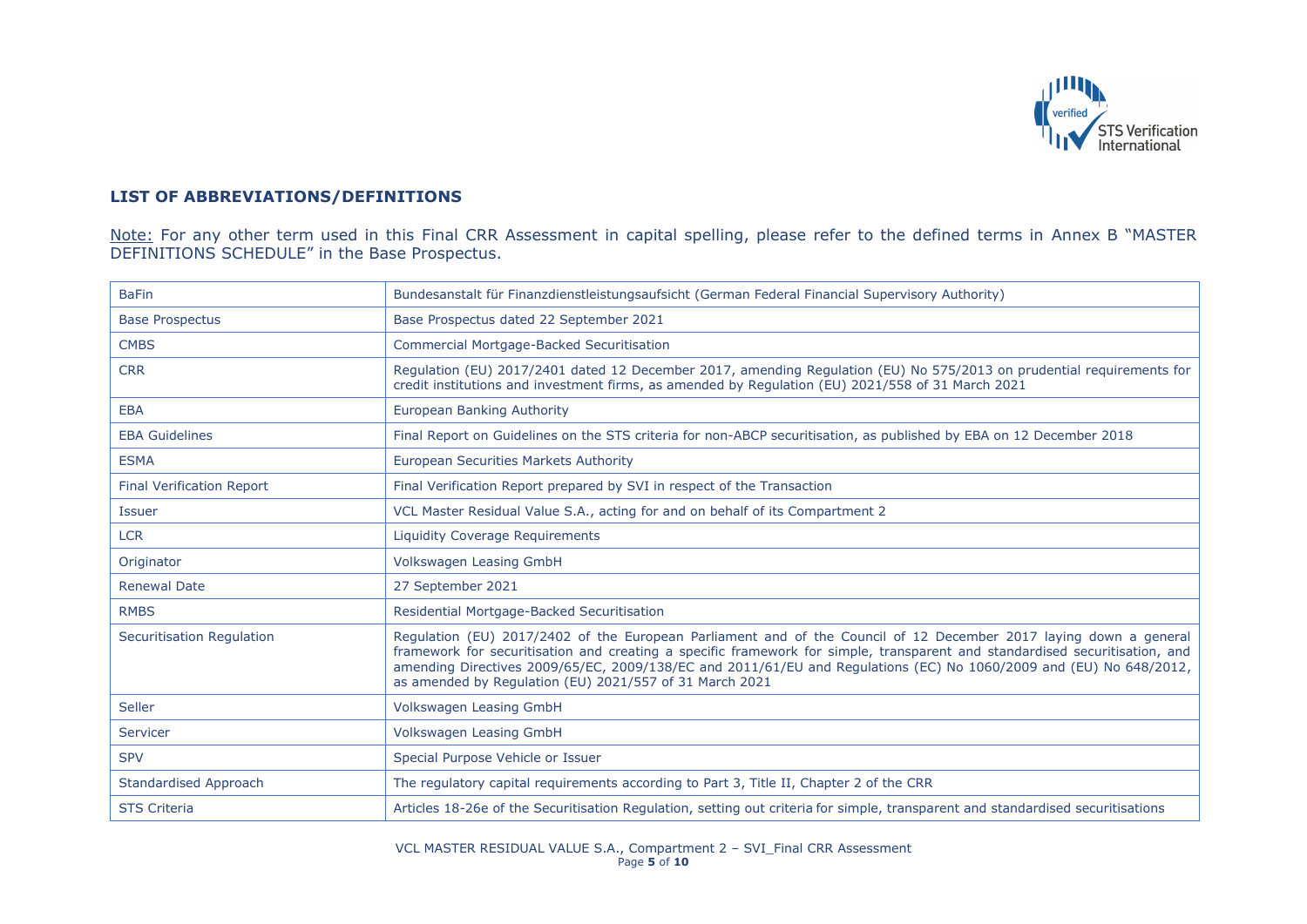

| Transaction | The securitisation of Expectancy Rights and Final Payment Receivables involving VCL Master RV C2 as Issuer |
|-------------|------------------------------------------------------------------------------------------------------------|
| <b>VWFS</b> | Volkswagen Financial Services AG                                                                           |
| <b>VWL</b>  | Volkswagen Leasing GmbH                                                                                    |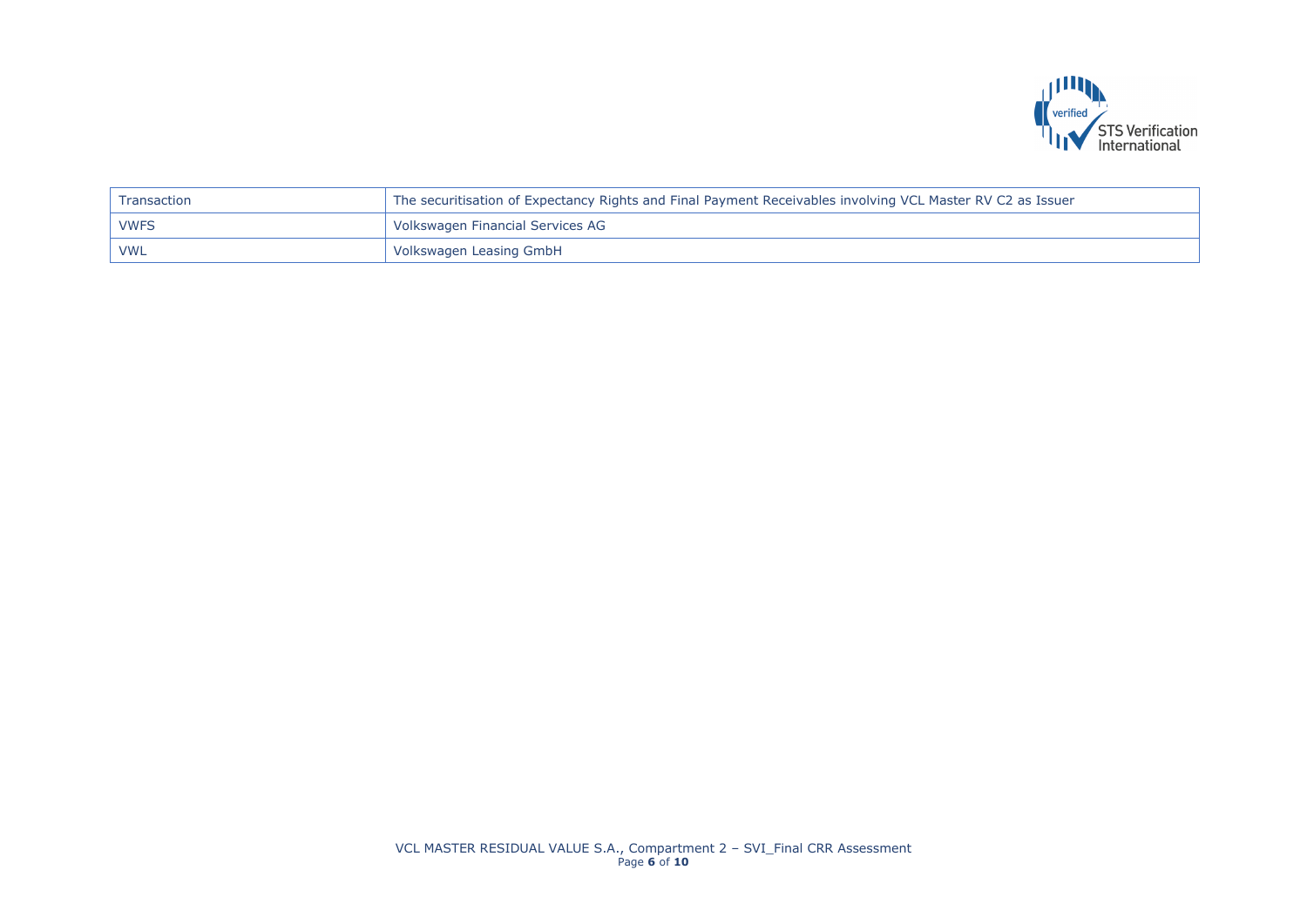

| # | <b>Criterion Article 243 (2)</b>                                                                                                                  | <b>CRR Assessment</b>                                                                                                                                                                                                                                                                                                                                                                                                                                                      |
|---|---------------------------------------------------------------------------------------------------------------------------------------------------|----------------------------------------------------------------------------------------------------------------------------------------------------------------------------------------------------------------------------------------------------------------------------------------------------------------------------------------------------------------------------------------------------------------------------------------------------------------------------|
|   | Qualification of the securitisation<br>position as STS securitisation                                                                             | Verification Method: Legal (Prospectus) / Regulatory (STS Notification, STS Verification Report)                                                                                                                                                                                                                                                                                                                                                                           |
|   |                                                                                                                                                   | The Transaction and therefore also the Securitisation Position will be notified according to Article 27 (1) of the Securitisation<br>Regulation by the Originator to ESMA as meeting the requirements of Articles 19 - 22 of the Securitisation Regulation in respect<br>of non-ABCP securitisations, see Section "Securitisation Regulation" in the Base Prospectus. Please also refer to the Final<br>Verification Report prepared by SVI in respect of the Transaction. |
|   |                                                                                                                                                   |                                                                                                                                                                                                                                                                                                                                                                                                                                                                            |
| # | Criterion Article 243 (2) (a)                                                                                                                     | <b>CRR Assessment</b>                                                                                                                                                                                                                                                                                                                                                                                                                                                      |
|   | <b>Granularity</b> of the securitised<br>portfolio in terms of single obligor<br>concentrations (measured on the<br>basis of a group of connected | Verification Method: Legal (Prospectus, Receivables Purchase Agreement)                                                                                                                                                                                                                                                                                                                                                                                                    |
|   |                                                                                                                                                   | At the time of inclusion in the securitisation, the total amount of Purchased Lease Receivables assigned hereunder resulting from<br>Lease Contracts with one and the same Lessee will not exceed 0.5% of the Aggregate Discounted Receivables Balance in respect<br>of any single Losson as at the Cut-Off Date, please refer to Section "DESCRIPTION OF THE PORTEOLIO" Sub-Section "Warranties                                                                           |

| $\overline{2}$ | <b>Granularity</b> of the securitised<br>portfolio in terms of single obligor<br>concentrations (measured on the<br>basis of a group of connected<br>clients) | Verification Method: Legal (Prospectus, Receivables Purchase Agreement)                                                                                                                                                                                                                                                                                                                                                                                                                                                                                                               |
|----------------|---------------------------------------------------------------------------------------------------------------------------------------------------------------|---------------------------------------------------------------------------------------------------------------------------------------------------------------------------------------------------------------------------------------------------------------------------------------------------------------------------------------------------------------------------------------------------------------------------------------------------------------------------------------------------------------------------------------------------------------------------------------|
|                |                                                                                                                                                               | At the time of inclusion in the securitisation, the total amount of Purchased Lease Receivables assigned hereunder resulting from<br>Lease Contracts with one and the same Lessee will not exceed 0.5% of the Aggregate Discounted Receivables Balance in respect<br>of any single Lessee as at the Cut-Off Date, please refer to Section "DESCRIPTION OF THE PORTFOLIO", Sub-Section "Warranties<br>and Guarantees in relation to the Sale of the Purchased Expectancy Rights and Final Payment Receivables", 2 <sup>nd</sup> Paragraph, Item<br>(a) of the Base Prospectus.         |
|                |                                                                                                                                                               | Furthermore, VWFS confirmed that there is no group of connected clients with an Aggregate Discounted Receivables Balance<br>which exceeds 0.5%.                                                                                                                                                                                                                                                                                                                                                                                                                                       |
|                |                                                                                                                                                               | The underlying exposures for the Transaction consist of Expectancy Rights and Final Payment Receivables. In relation to the<br>Expectancy Rights, the requirements of Article 243 (2) (a) 2nd Paragraph of the CRR are fulfilled as those values are not exposed<br>to refinancing or resell risk due to a legally enforceable obligation of VWL to repurchase the Leased Vehicles under the Repurchase<br>Agreement between the Seller and the Issuer for every car returned from a lessee, please refer to Clause 2 "Repurchase of<br>Leased Vehicles" of the Repurchase Agreement. |
|                |                                                                                                                                                               | VWFS as parent undertaking of VWL is, as "other corporate entity" according to Article 201 (1) (q) of the CRR, a third party<br>eligible under Article 201 (1) of the CRR because VWFS has a credit assessment by two ECAIs (Moody's Investors Service and<br>Standard & Poors), see Article 201 (1) (g) (i) of the CRR.                                                                                                                                                                                                                                                              |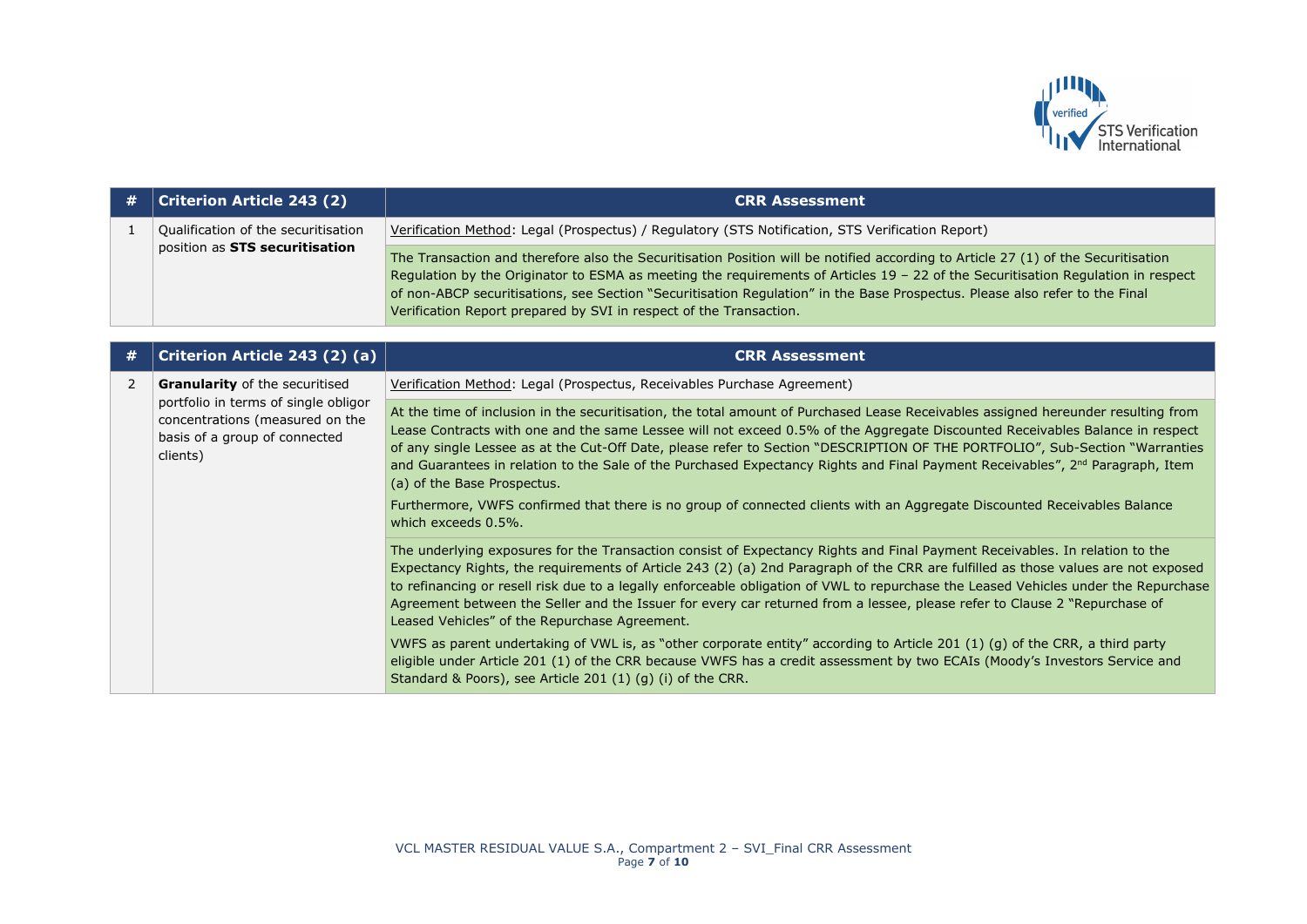

| # | Criterion Article 243 (2) (b)                          | <b>CRR Assessment</b>                                                                                                                                                                                                                                                                                                                                                                                                                                                                                                                                                                                                                                                                                                                                                                                                                                                                                                 |
|---|--------------------------------------------------------|-----------------------------------------------------------------------------------------------------------------------------------------------------------------------------------------------------------------------------------------------------------------------------------------------------------------------------------------------------------------------------------------------------------------------------------------------------------------------------------------------------------------------------------------------------------------------------------------------------------------------------------------------------------------------------------------------------------------------------------------------------------------------------------------------------------------------------------------------------------------------------------------------------------------------|
| 3 | Maximum risk weight under<br>the Standardised Approach | Verification Method: Legal (Prospectus, Receivables Purchase Agreement), Due Diligence (explicit confirmation by Originator)                                                                                                                                                                                                                                                                                                                                                                                                                                                                                                                                                                                                                                                                                                                                                                                          |
|   |                                                        | None of the underlying exposures are secured by residential mortgages or commercial mortgages, therefore Article 243(2) (b) (i)<br>and (ii) are not applicable.                                                                                                                                                                                                                                                                                                                                                                                                                                                                                                                                                                                                                                                                                                                                                       |
|   |                                                        | The underlying exposures represent the residual value portion of the Lease Contracts which have been entered into exclusively<br>with Lessees which, if they are corporate entities have their registered office or, if they are individuals have their place of<br>residence in Germany and the Lessees are not credit-impaired, please refer to Section "DESCRIPTION OF THE PORTFOLIO",<br>Subsection "Warranties and Guarantees in relation to the Sale of the Purchased Expectancy Rights and Final Payment<br>Receivables", Item (m) and $2^{nd}$ Paragraph, Item (e)(ii) of the Base Prospectus.                                                                                                                                                                                                                                                                                                                |
|   |                                                        | The portfolio contains Lease Contracts that have been entered with Lessees that fall into the 'retail exposure' category of Article<br>243(2) (b) (iii) as (i) the exposure is to a natural person or to an SME, (ii) the exposure is one of a significant number of<br>exposures with similar characteristics, and (iii) the total amount owed by the obligor client or group of connected clients does not<br>exceed EUR 1 million, see Article 123 of the CRR. As a result, these retail exposures would have a risk weight of 75% under the<br>Standardised Approach.                                                                                                                                                                                                                                                                                                                                             |
|   |                                                        | The portfolio contains Lease Contracts that have been entered with Lessees that represent 'exposures to corporates' according to<br>Article 122 of the CRR and hence fall into the 'other exposure' category of Article 243(2) (b) (iv). The Seller is not an 'institution'<br>according to Article 4 (1) point 3 of the CRR and is not using a credit assessment by a 'nominated ECAI' according to Article 4 (1)<br>point 99 of the CRR. Hence, the underlying exposures for which such a credit assessment is not available shall be assigned the<br>higher of (i) a 100% risk weight or (ii) the risk weight of the jurisdiction in which the corporate is incorporated (=Germany, see<br>Article 122 (2) of the CRR. The risk weight of the jurisdiction in which the corporates are incorporated (=Germany) is 0% given<br>that Germany is assigned a Credit Quality Step of 1, see Article 114 (2) of the CRR. |
|   |                                                        | Therefore, the underlying exposures meet the conditions for being assigned under the Standardised Approach and taking into<br>account any eligible credit risk mitigation, a risk weight equal to or smaller than 100 % for other (=corporate) exposures in<br>accordance with Article 122 (2) and equal to or smaller than 75% for retail exposures in accordance with Article 123 of the CRR,<br>on an individual exposure basis.                                                                                                                                                                                                                                                                                                                                                                                                                                                                                   |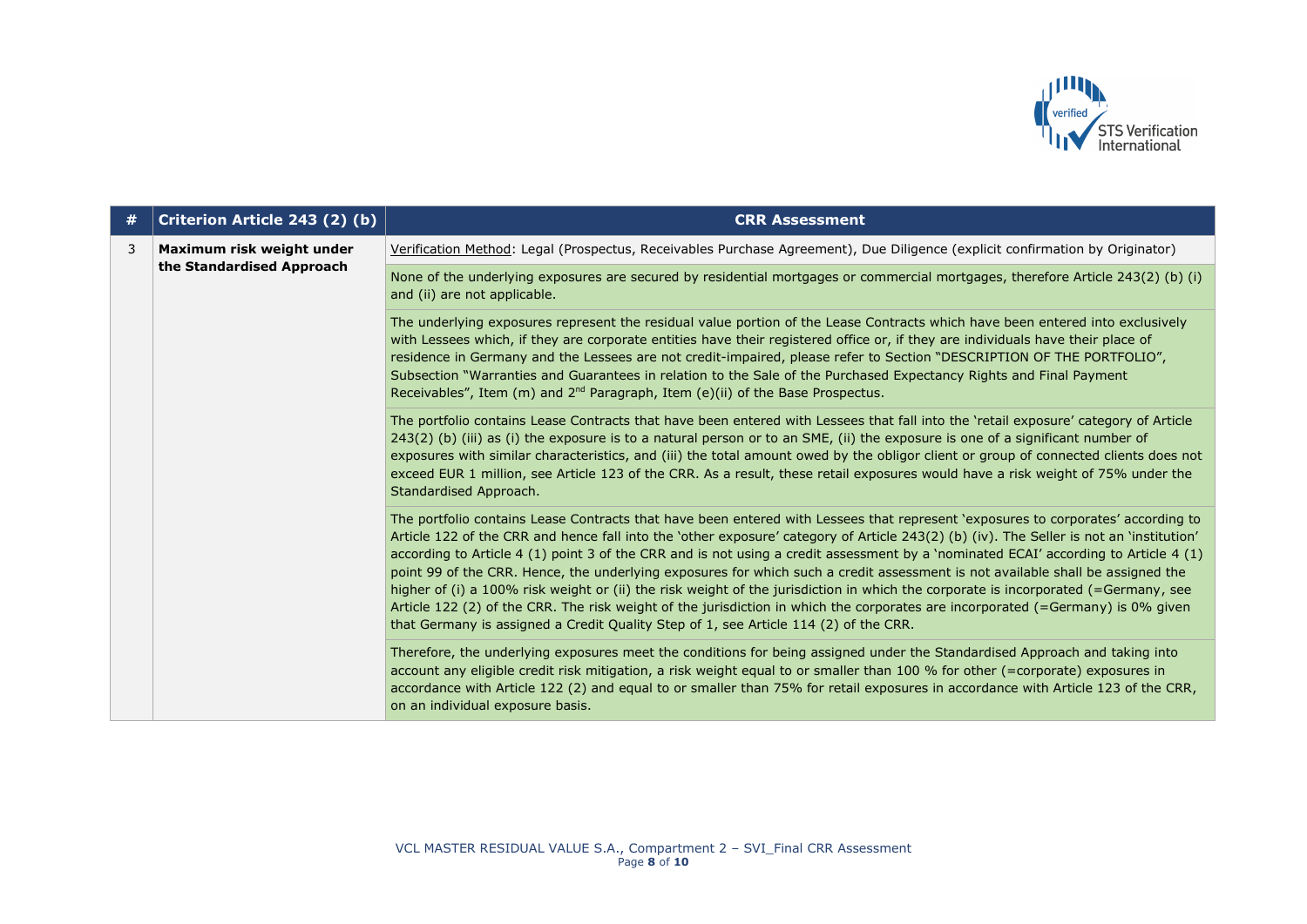

| # | <b>Criterion Article 243 (2) (c)</b>               | <b>CRR Assessment</b>                                                                                                                                                                                                                                                                                                                                                                                                                                          |
|---|----------------------------------------------------|----------------------------------------------------------------------------------------------------------------------------------------------------------------------------------------------------------------------------------------------------------------------------------------------------------------------------------------------------------------------------------------------------------------------------------------------------------------|
|   | Inclusion of loans secured by                      | Verification Method: Legal (Prospectus, Receivables Purchase Agreement)                                                                                                                                                                                                                                                                                                                                                                                        |
|   | lower ranking security rights<br>for RMBS and CMBS | The Eligibility Criteria restrict the underlying exposures to Expectancy Rights and Final Payment Receivables under auto Lease<br>Contracts - therefore, residential or commercial mortgage loans do not form part of the portfolio, please refer to the Section<br>"DESCRIPTION OF THE PORTFOLIO", Subsection "Warranties and Guarantees in relation to the Sale of the Purchased Expectancy<br>Rights and Final Payment Receivables" of the Base Prospectus. |

| # | Criterion Article 243 (2) (d) $ $ | <b>CRR Assessment</b>                                                                                                                                                                                                                                                                                                                                                                                                                                          |
|---|-----------------------------------|----------------------------------------------------------------------------------------------------------------------------------------------------------------------------------------------------------------------------------------------------------------------------------------------------------------------------------------------------------------------------------------------------------------------------------------------------------------|
|   | <b>Maximum loan-to-value for</b>  | Verification Method: Legal (Legal opinion, Receivable purchase agreement)                                                                                                                                                                                                                                                                                                                                                                                      |
|   | <b>RMBS</b>                       | The Eligibility Criteria restrict the underlying exposures to Expectancy Rights and Final Payment Receivables under auto Lease<br>Contracts - therefore, residential or commercial mortgage loans do not form part of the portfolio, please refer to the Section<br>"DESCRIPTION OF THE PORTFOLIO", Subsection "Warranties and Guarantees in relation to the Sale of the Purchased Expectancy<br>Rights and Final Payment Receivables" of the Base Prospectus. |